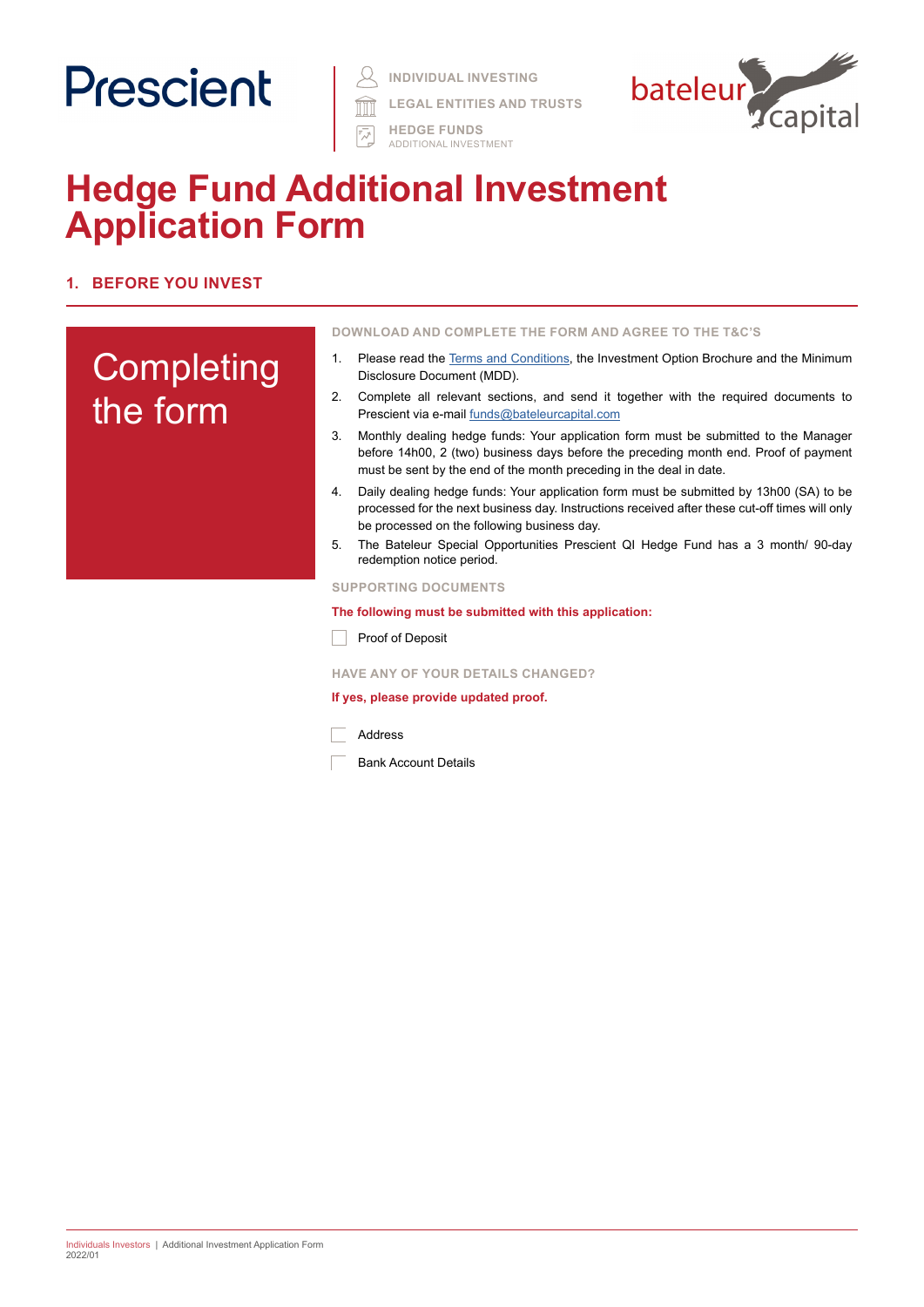

| INDIVIDUAL INVESTING |  |
|----------------------|--|
|                      |  |

**LEGAL ENTITIES AND TRUSTS**



#### **HEDGE FUNDS** ADDITIONAL INVESTMENT

### **Hedge Fund Additional Investment Application Form**

#### **2. INVESTOR DETAILS**

 $\Box$ 

Additional Direct Investment

Name / Registered Name

Client number

#### **3. ACTING ON BEHALF OF INVESTOR \* (TO BE COMPLETED IF GUARDIAN OR POA HAS CHANGED)**

#### **\* This is for Guardians/Parents, or persons with Powers of Attorney. Proof of authority and supporting FICA required.**

| Title<br><u> 1989 - Johann Barbara, martxa alemaniar argumento de la contrada de la contrada de la contrada de la contrada</u>                                                                                                       | Surname and the state of the state of the state of the state of the state of the state of the state of the state of the state of the state of the state of the state of the state of the state of the state of the state of th         |                      |        |
|--------------------------------------------------------------------------------------------------------------------------------------------------------------------------------------------------------------------------------------|----------------------------------------------------------------------------------------------------------------------------------------------------------------------------------------------------------------------------------------|----------------------|--------|
|                                                                                                                                                                                                                                      |                                                                                                                                                                                                                                        | Male $\vert$ $\vert$ | Female |
|                                                                                                                                                                                                                                      |                                                                                                                                                                                                                                        |                      |        |
|                                                                                                                                                                                                                                      | ID or Passport Number (if Foreign National)<br><u> and the contract of the contract of the contract of the contract of the contract of the contract of the contract of the contract of the contract of the contract of the contrac</u> |                      |        |
| Income Tax number<br><u> 1989 - John Stone, Amerikaansk politiker (</u>                                                                                                                                                              |                                                                                                                                                                                                                                        |                      |        |
| <b>Street Address</b>                                                                                                                                                                                                                | <b>Postal Address</b>                                                                                                                                                                                                                  |                      |        |
|                                                                                                                                                                                                                                      | Same as Street Address                                                                                                                                                                                                                 | $Yes \mid \mid$      | No     |
| Unit <u>and the contract of the contract of the contract of the contract of the contract of the contract of the contract of the contract of the contract of the contract of the contract of the contract of the contract of the </u> | c/o                                                                                                                                                                                                                                    |                      |        |
|                                                                                                                                                                                                                                      | Line 1                                                                                                                                                                                                                                 |                      |        |
| Street Number <u>experience and the street of the street and the street of the street and the street of the street of the street of the street of the street of the street of the street of the street of the street of the stre</u> | Line 2                                                                                                                                                                                                                                 |                      |        |
| Street <b>Executive Contract Contract Contract Contract Contract Contract Contract Contract Contract Contract Contract Contract Contract Contract Contract Contract Contract Contract Contract Contract Contract Contract Contra</b> | Line 3                                                                                                                                                                                                                                 |                      |        |
| Suburb and the contract of the contract of the contract of the contract of the contract of the contract of the                                                                                                                       | Line 4                                                                                                                                                                                                                                 |                      |        |
|                                                                                                                                                                                                                                      | Postal code <b>contract and contract of the contract of the contract of the contract of the contract of the contract of the contract of the contract of the contract of the contract of the contract of the contract of the cont</b>   |                      |        |
| Postal code <b>contract and contract and contract of the contract of the contract of the contract of the contract of the contract of the contract of the contract of the contract of the contract of the contract of the contrac</b> | Country <b>Countries and Countries and Countries and Countries and Countries and Countries and Countries and Countries and Countries and Countries and Countries and Countries and Countries and Countries and Countries and Cou</b>   |                      |        |
| Country <b>Countries and Countries and Countries and Countries and Countries and Countries and Countries and Countries and Countries and Countries and Countries and Countries and Countries and Countries and Countries and Cou</b> |                                                                                                                                                                                                                                        |                      |        |
|                                                                                                                                                                                                                                      |                                                                                                                                                                                                                                        |                      |        |
| Telephone (W) <u>contract the contract of the contract of the contract of the contract of the contract of the contract of the contract of the contract of the contract of the contract of the contract of the contract of the co</u> | <b>Cell</b> experience and the contract of the contract of the contract of the contract of the contract of the contract of the contract of the contract of the contract of the contract of the contract of the contract of the cont    |                      |        |
| <b>Email Address</b>                                                                                                                                                                                                                 | Capacity                                                                                                                                                                                                                               |                      |        |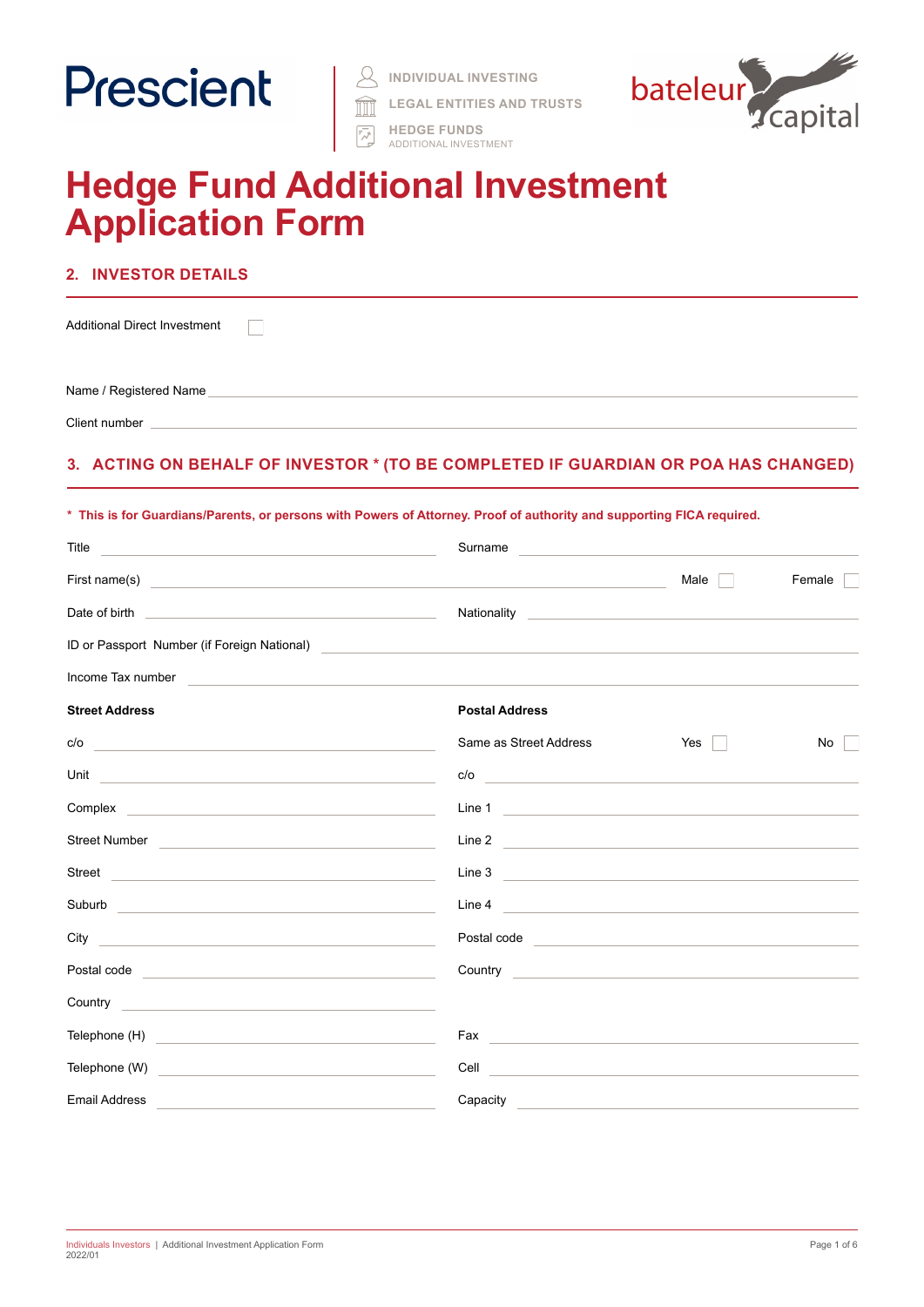

**INDIVIDUAL INVESTING**

**LEGAL ENTITIES AND TRUSTS**

**HEDGE FUNDS** ADDITIONAL INVESTMENT



#### **4. SOURCE OF FUNDS INVESTED (INDIVIDUALS)**

| Savings                | Retirement/insurance pay out | Passive Income (rental, dividends, interest)                                     | Trade/business | Sale of assets |
|------------------------|------------------------------|----------------------------------------------------------------------------------|----------------|----------------|
| Winnings               | Gifts/inheritance/donations  | Child/spousal support payments                                                   | Salary/bonus   | Tax refund     |
| Other (please specify) |                              |                                                                                  |                |                |
|                        |                              | Please note that in certain circumstances we may request additional information. |                |                |

#### **5. SOURCE OF FUNDS INVESTED (LEGAL ENTITIES & TRUSTS)**

| Tax Refund             | Investment/Insurance pay out |                | Passive Income (rental, dividends, interest) | Venture capital |
|------------------------|------------------------------|----------------|----------------------------------------------|-----------------|
| Trust donor            | Savings                      | Sale of assets | Donations                                    | Trade/business  |
| Other (please specify) |                              |                |                                              |                 |

**Please note that in certain circumstances we may request additional information.**

#### **6. INVESTMENT OPTION DETAILS**

**Please complete the table below once you have made your selection from the latest Investment Option Brochure.** 

**Minimum investment of R100 000 as lump sum.** 

- I hereby apply to purchase units in the selected portfolios subject to the conditions of the relevant Supplemental Deed at the ruling fund prices.
- The Manager does not charge an initial fee.
- The service charge is the fee charged by the Manager for managing and administering the fund
- Fees exclude VAT.

| <b>Hedge Funds Portfolio</b> | <b>Service Charge (%)</b> | <b>Investment Amount</b><br>(R) | Debit Order (R) | <b>Re-invest</b><br>distributions?*<br>'Yes'<br><b>No</b> |
|------------------------------|---------------------------|---------------------------------|-----------------|-----------------------------------------------------------|
|                              |                           | R                               | R               |                                                           |
|                              |                           | R                               | R               |                                                           |
|                              |                           | R                               | R               |                                                           |

\* If you selected to have your distributions paid out, they will be paid into the bank account specified. If your distribution is below R1 000 or no selection is made, your distribution will automatically be re-invested.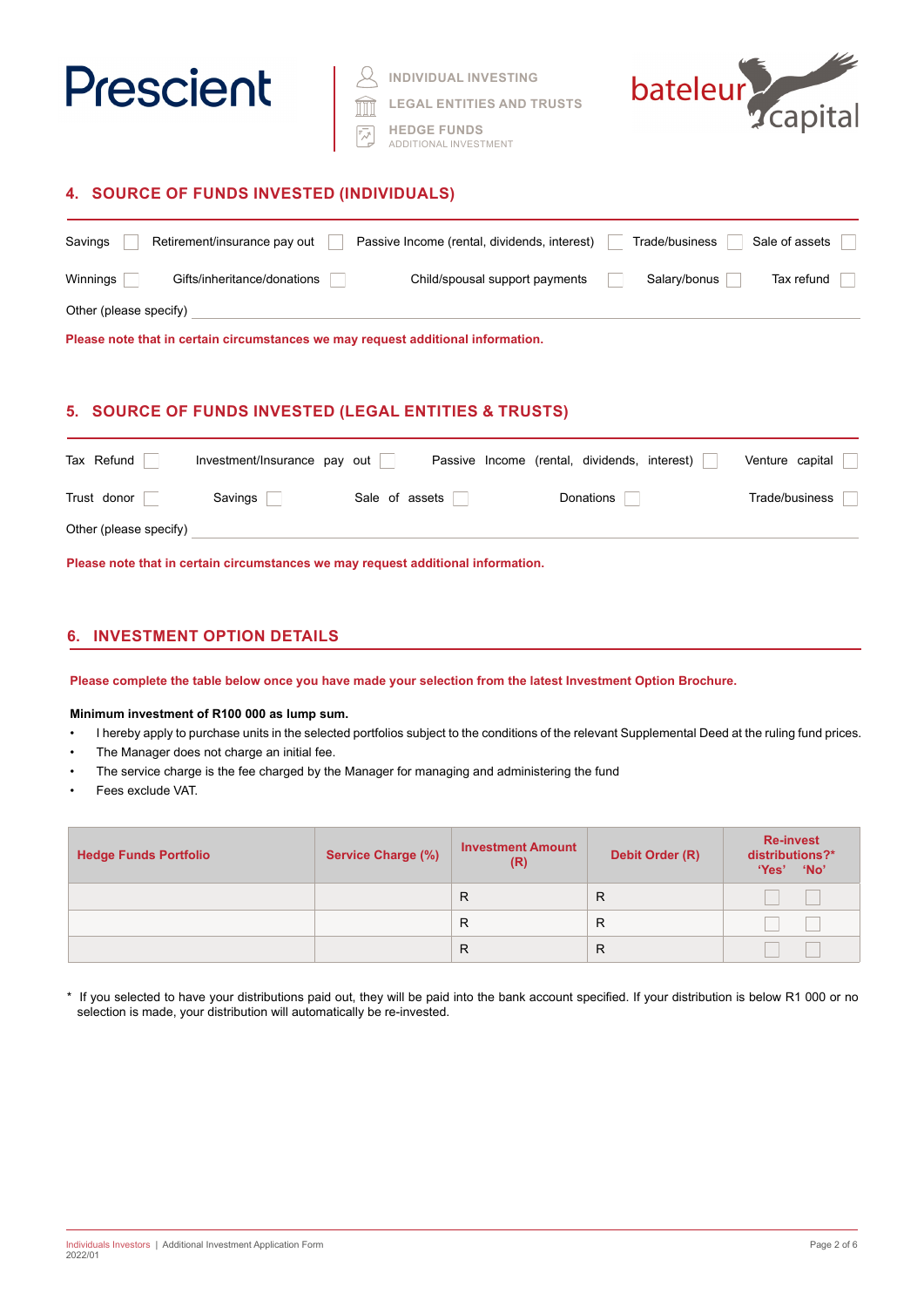

| <b>INDIVIDUAL INVESTING</b> |  |
|-----------------------------|--|
|                             |  |

**LEGAL ENTITIES AND TRUSTS**

**HEDGE FUNDS** ADDITIONAL INVESTMENT



#### **7. SPECIAL FEE INSTRUCTIONS**

**In the event that a special fee arrangement has been entered into with us, please indicate such arrangement below.**

| <b>Hedge Fund</b> | <b>Fee Class</b> | <b>Agreed with</b> |
|-------------------|------------------|--------------------|
|                   |                  |                    |
|                   |                  |                    |

#### **8. METHOD OF PAYMENT**

|  |             |  | SUM |  |
|--|-------------|--|-----|--|
|  | <b>JUMP</b> |  |     |  |
|  |             |  |     |  |
|  |             |  |     |  |

**Bank account details can be found on your welcome letter. Please contact us if you require these to be resent.**

#### **ELECTRONIC COLLECTION / DEBIT ORDER**

I hereby authorise the Manager to deduct the stated amount for the investment from the bank account above. I/we agree to pay bank charges and costs incurred by this electronic collection or debit order. Any debit order amendment must be received in writing by the Manager prior to the 7<sup>th</sup> day of the month in order for it to be acted upon in the following month.

| Electronic Collection | Funds are deducted from the investor's bank account on the receipt of this application form and all supporting<br>documentation. Electronic collection by the Manager is restricted to a maximum of R1 000 000.00 per debit.<br>Where a higher amount than this is requested, multiple debits will be processed daily. |                           |
|-----------------------|------------------------------------------------------------------------------------------------------------------------------------------------------------------------------------------------------------------------------------------------------------------------------------------------------------------------|---------------------------|
|                       | Commencement date                                                                                                                                                                                                                                                                                                      |                           |
| Regular Debit Order   | Funds are deducted from the investor's bank account on the 1 <sup>st</sup> working day of each month.                                                                                                                                                                                                                  |                           |
|                       | Commencement month/year                                                                                                                                                                                                                                                                                                | $\%$<br>Annual Escalation |

**Please note: Funds invested via electronic collection or debit order may not be redeemed until after 40 days from the date on which such funds were invested into units on your behalf.**

**BANKING DETAILS FOR DEBIT ORDER DEDUCTION/ELECTRONIC COLLECTION (IF DIFFERENT FROM INVESTOR'S BANK DETAILS):**

| <b>Name of Account Holder</b> |  |
|-------------------------------|--|
| <b>Bank</b>                   |  |
| <b>Branch Name</b>            |  |
| <b>Branch Code</b>            |  |
| <b>Account Number</b>         |  |
| <b>Account Type</b>           |  |

**Please note: Proof of ID required for account holder**

Signature of Account Holder

#### **9. FINANCIAL ADVISOR DETAILS (IF APPLICABLE)**

If there have been any changes to your financial advisor, or, you want to add a new advisor please complete the **Static Data Amendment Form**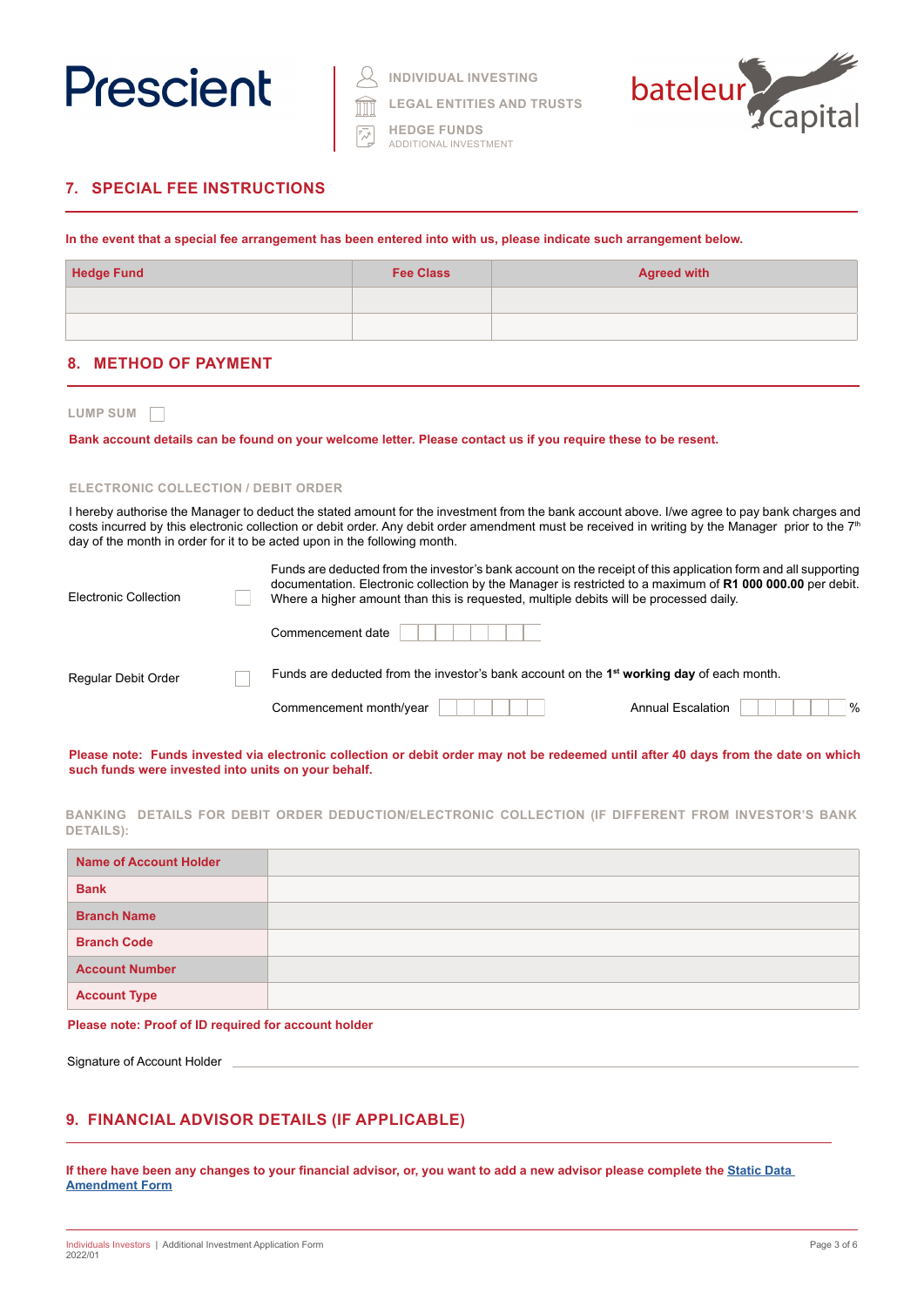## Prescient

**INDIVIDUAL INVESTING**

**LEGAL ENTITIES AND TRUSTS**



**HEDGE FUNDS** ADDITIONAL INVESTMENT

#### **AUTHORISATION AND DECLARATION**

- 1. I have read and fully understood all the pages of this application form and agree to the Terms and Conditions of this investment into the Unit Trust Option(s) and I understand that this application and any further documents, read with the Supplemental Deed, constitutes the entire agreement between the Prescient Management Company (RF) (Pty) Ltd ("the Manager") and me.
- 2. I warrant that the information contained herein is true and correct and that where this application is signed in a representative capacity, I have the necessary authority to do so and that this transaction is within my power.
- 3. I am aware of the charges and fees, the total expense ratio, investment objectives, risk factors and income distributions applicable to my investment as set out in this form and in other documentation provided to me.
- 4. I authorise the Manager to deduct any debit orders, electronic collections, any applicable taxes and also to pay all fees. If the additional annual advisor fees are insufficient to pay the Financial Advisor (FSP) from one portfolio, the Manager will sell units proportionately from the portfolios and pay the amounts to the advisor monthly. Permissible deductions from the portfolio include service charges, performance fees, bank charges, trustee/custodian, audit fees, securities transfer tax and brokerage.
- 5. I acknowledge that the responsibility in ensuring my instruction has been received and actioned by the Manager lies with me.
- 6. I acknowledge that the Manager will not be liable for any damages or loss of whatsoever nature arising out of the Manager's failure to action my instruction due to any occurrences beyond the control of the Manager, nor will the Manager be liable for any loss incurred due to incorrect information being supplied by myself or by my advisor or agent sending completed documentation to the incorrect mailbox.
- 7. I acknowledge the transaction cut off times set out herein and agree to comply with such cut off times.
- 8. I acknowledge the inherent risk associated with the selected Hedge Fund Portfolio (s) and that there are no performance guarantees. I have received, read and understand the Hedge Fund Risk Disclosure Statement appended to this application form.
- 9. I understand and agree that no part of the services provided by the Manager constitutes a solicitation, recommendation, guidance or proposal, nor does it constitute financial, tax, legal, investment or other advice. I warrant to the Manager that I am acting for my own account, I have made my own independent decisions to enter into the investment and as to whether the investment is appropriate or proper for me, based upon my own judgement and upon advice from such advisors as I may deem necessary. I warrant that I am not relying on any communication from the Manager, whether written, oral or implied as investment advice or as a recommendation to enter into the investment; it being understood that information and explanations relating to the terms and conditions of an investment shall not be considered investment advice or a recommendation to enter into the investment. I warrant that I have not received from the Manager any assurance or guarantee as to the expected results of the investment.
- 10. I understand that the Manager will accept instructions from my FSP only if duly appointed and authorised in writing by me. The Manager will not be held liable for any losses that may result from unauthorised instructions given to the Manager by my FSP.
- 11. I hereby authorise the Manager to furnish written reports to my duly appointed FSP, if applicable.
- 12. If I have appointed an FSP I authorise the payment of the negotiated fees to be paid to my FSP from my portfolios. This authority to pay fees may be withdrawn by written notice to the Manager.
- 13. I authorise the Manager to accept and act upon instructions by e-mail and hereby waive any claim that I have against the Manager and indemnify the Manager against any loss incurred as a result of the Manager receiving and acting on such communication or instruction.
- 14. SARS requires the Manager to pay over dividend tax on your behalf where applicable. The Manager will deduct this tax before it pays any dividends or re-invests these into your investment account. Unless the Manager receives information from you indicating otherwise, accounts held by South African trusts, companies and partnerships will attract the default Dividend Tax (DT).
- 15. Any personal information may be used by the Manager in the normal course of business to provide the products and services and the Manager may retain and share any information for purposes of investment transactions, processing and administration and to communicate directly with me. Personal information will not be given or sold to any third parties. The Manager will disclose or report personal information if and when required to do so by law or any regulatory authority, and to the Manager's employees (if relevant), or agents who require such information to carry out their duties. I/we consent to the processing of my/our personal information/data and the disclosure of my/our personal information/data to any tax authority and/or as may be required to comply with FATCA and the Common Reporting Standard (CRS) as explained in the Terms and Conditions and the Compulsory Foreign Tax Declaration and Self-Certification attached hereto.

I consent to the Manager making enquiries of whatsoever nature for the purpose of verifying the information disclosed in this application and I expressly consent to the Manager obtaining any other information concerning me from any source whatsoever to enable the Manager to process this application.

- 16. I confirm that I have received, noted and understood the following information:
	- a. the Minimum Disclosure Document
	- b. investment objectives and risk factors
	- c. the calculation of the Net Asset Value (NAV), dealing prices and distribution of income accruals
	- d. any additional information necessary to enable the investor to make an informed decision.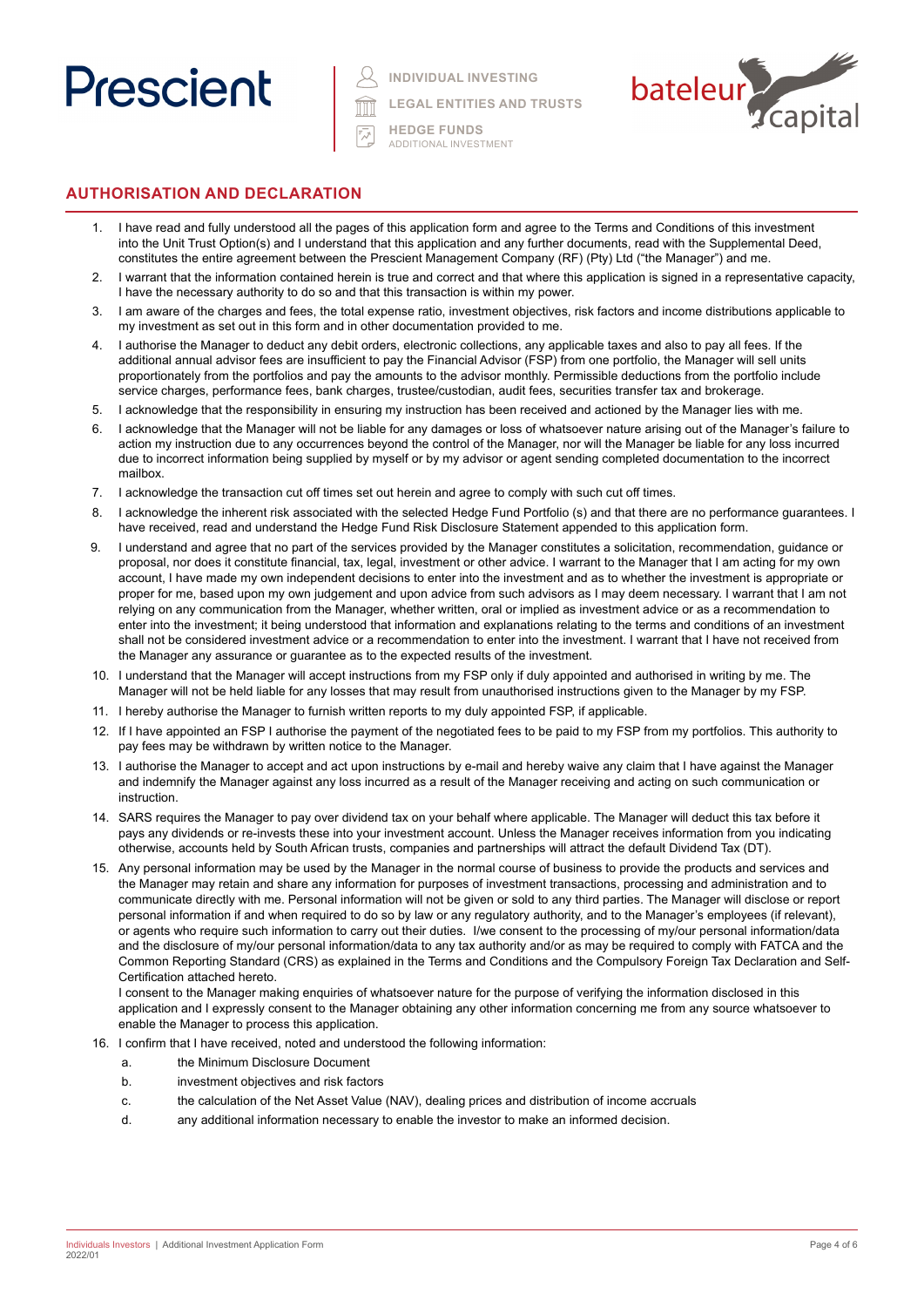| <b>Prescient</b>                                                                                                                                                                                                                     | <b>INDIVIDUAL INVESTING</b><br><b>LEGAL ENTITIES AND TRUSTS</b><br><b>HEDGE FUNDS</b><br>ADDITIONAL INVESTMENT                                                                                                                                                                                                                                                                                                         | capital<br>bateleur                                                                                                                                                                                                            |
|--------------------------------------------------------------------------------------------------------------------------------------------------------------------------------------------------------------------------------------|------------------------------------------------------------------------------------------------------------------------------------------------------------------------------------------------------------------------------------------------------------------------------------------------------------------------------------------------------------------------------------------------------------------------|--------------------------------------------------------------------------------------------------------------------------------------------------------------------------------------------------------------------------------|
| Official                                                                                                                                                                                                                             | 17. I consider myself or the entity to be, or to be associated with a Domestic Prominent Influential Person or a Foreign Prominent Public                                                                                                                                                                                                                                                                              |                                                                                                                                                                                                                                |
| Yes<br>No                                                                                                                                                                                                                            |                                                                                                                                                                                                                                                                                                                                                                                                                        |                                                                                                                                                                                                                                |
|                                                                                                                                                                                                                                      |                                                                                                                                                                                                                                                                                                                                                                                                                        |                                                                                                                                                                                                                                |
| and proceedings.)                                                                                                                                                                                                                    | 18. I acknowledge that Prescient will retain personal information as permitted or required to do so in terms of Applicable Laws. However,<br>as a general rule, Prescient may retain personal information for the longest period permitted by such Applicable Laws should<br>Prescient foresee a requirement to retain it for a lawful purpose. (for example, for the purposes of complaints handling, legal processes |                                                                                                                                                                                                                                |
| Signed at the contract of the contract of the contract of the contract of the contract of the contract of the contract of the contract of the contract of the contract of the contract of the contract of the contract of the        |                                                                                                                                                                                                                                                                                                                                                                                                                        |                                                                                                                                                                                                                                |
|                                                                                                                                                                                                                                      |                                                                                                                                                                                                                                                                                                                                                                                                                        |                                                                                                                                                                                                                                |
|                                                                                                                                                                                                                                      | Authorised Signatory <b>Contract Contract Contract Contract Contract Contract Contract Contract Contract Contract Contract Contract Contract Contract Contract Contract Contract Contract Contract Contract Contract Contract Co</b>                                                                                                                                                                                   |                                                                                                                                                                                                                                |
| Signed at <u>example and a series of the series of the series of the series of the series of the series of the series of the series of the series of the series of the series of the series of the series of the series of the s</u> |                                                                                                                                                                                                                                                                                                                                                                                                                        | Date and the contract of the contract of the contract of the contract of the contract of the contract of the contract of the contract of the contract of the contract of the contract of the contract of the contract of the c |
|                                                                                                                                                                                                                                      |                                                                                                                                                                                                                                                                                                                                                                                                                        |                                                                                                                                                                                                                                |
| <b>Authorised Signatory</b>                                                                                                                                                                                                          |                                                                                                                                                                                                                                                                                                                                                                                                                        |                                                                                                                                                                                                                                |

#### **THANK YOU**

You have completed this application form. Please collate all your required FICA documentation to include in your submission.